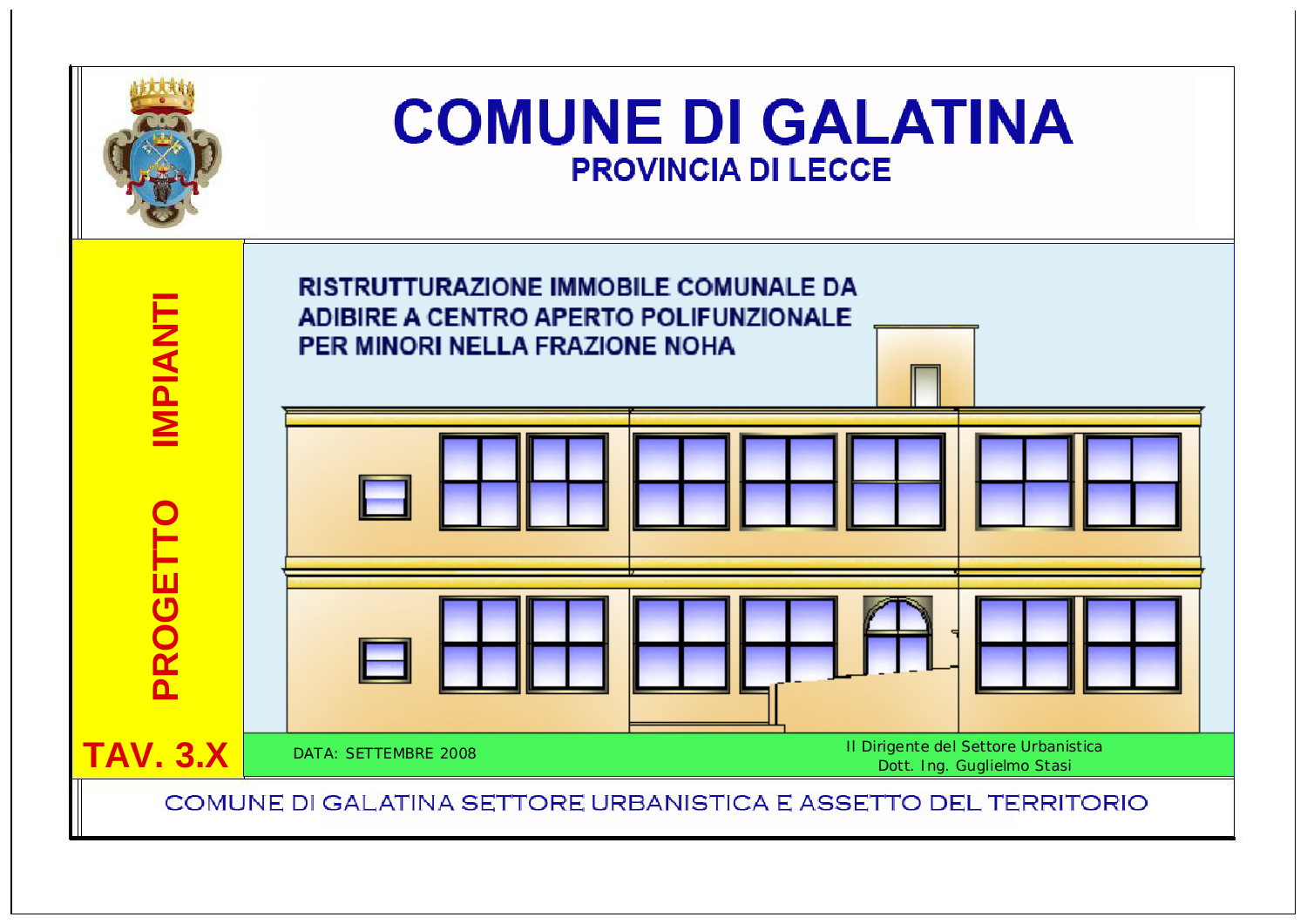

**LASTRICATO SOLARE SCALA 1:100** 

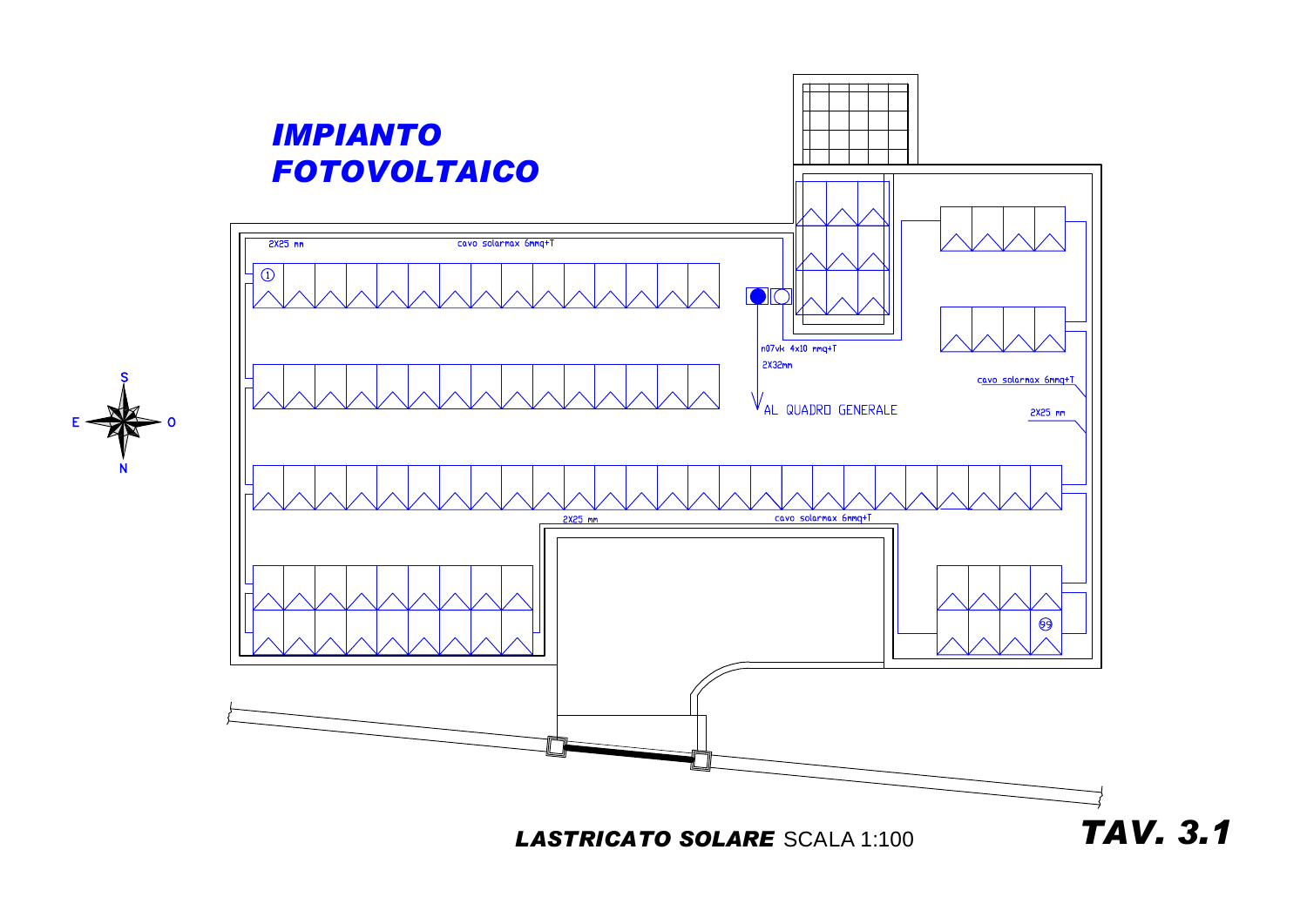

*PIANO TERRA* SCALA 1:100

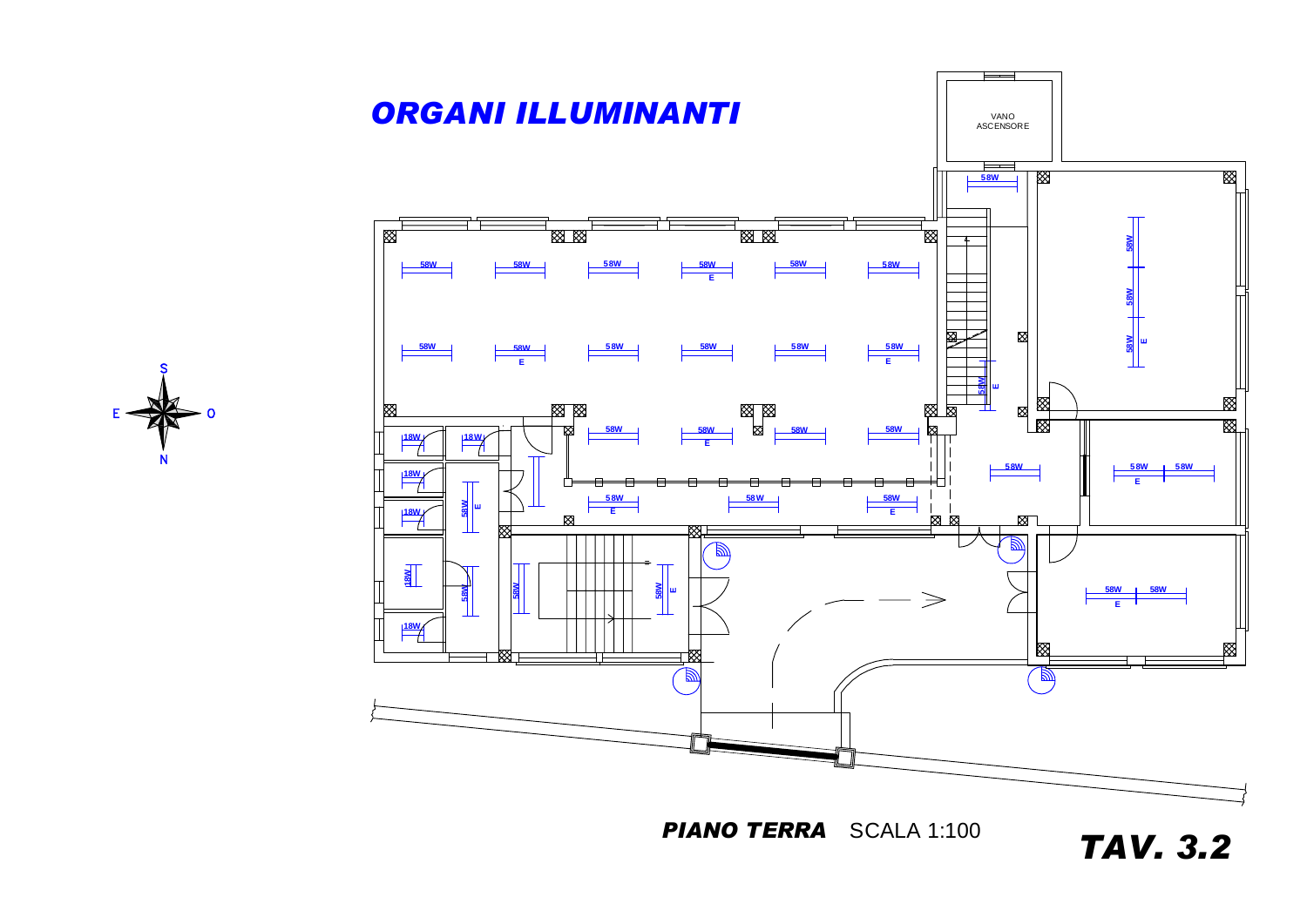



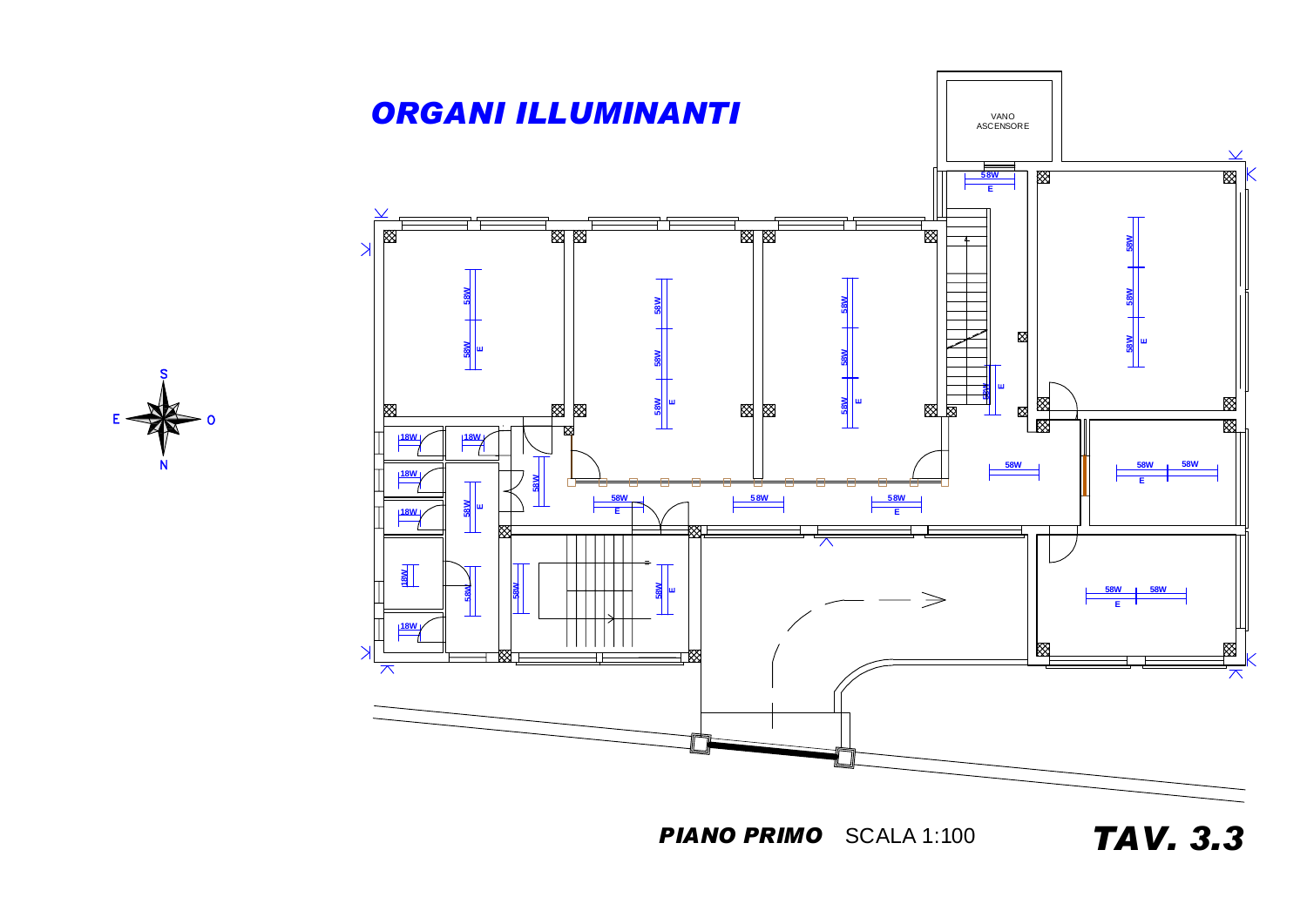

**LASTRICATO SOLARE SCALA 1:100**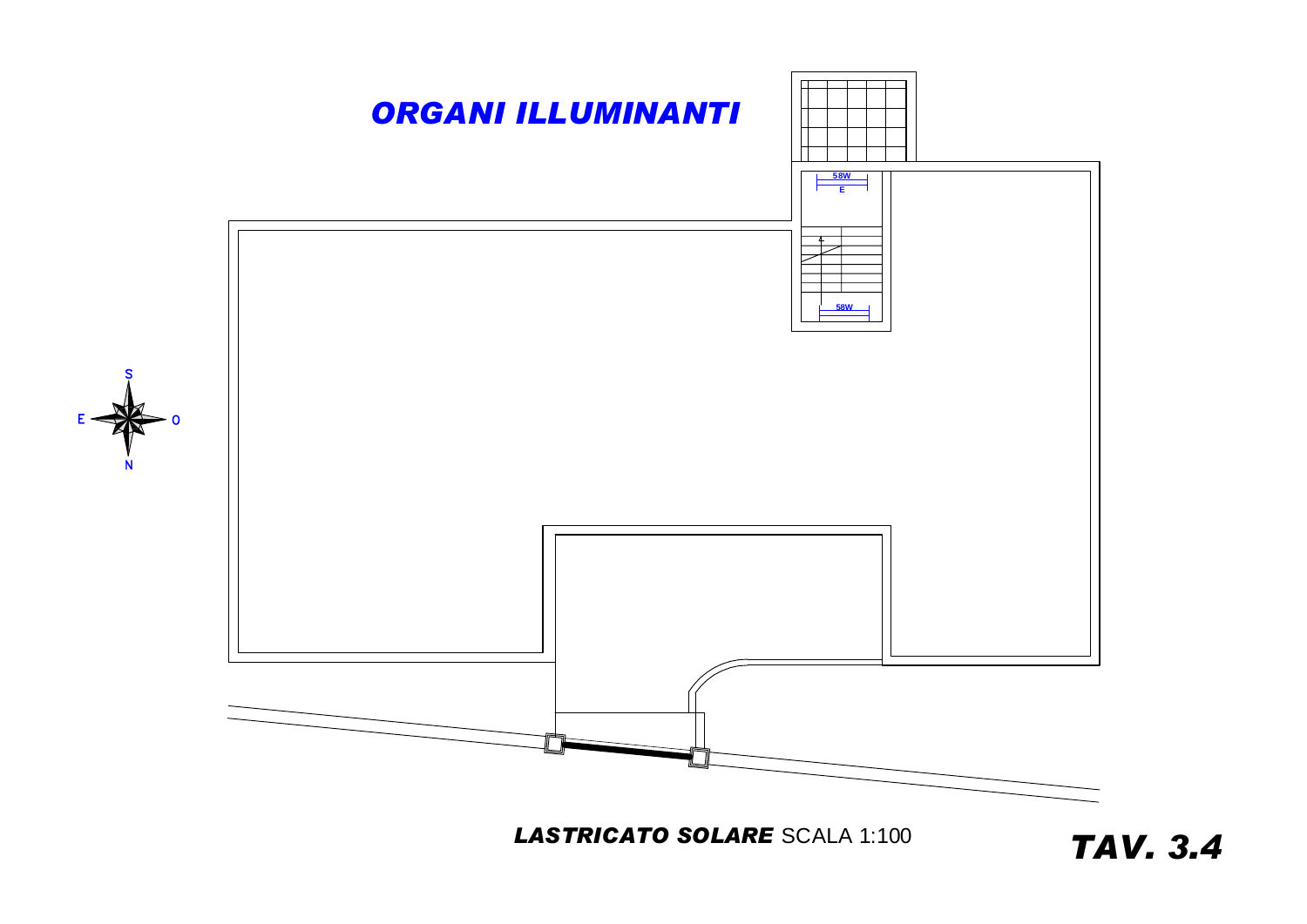





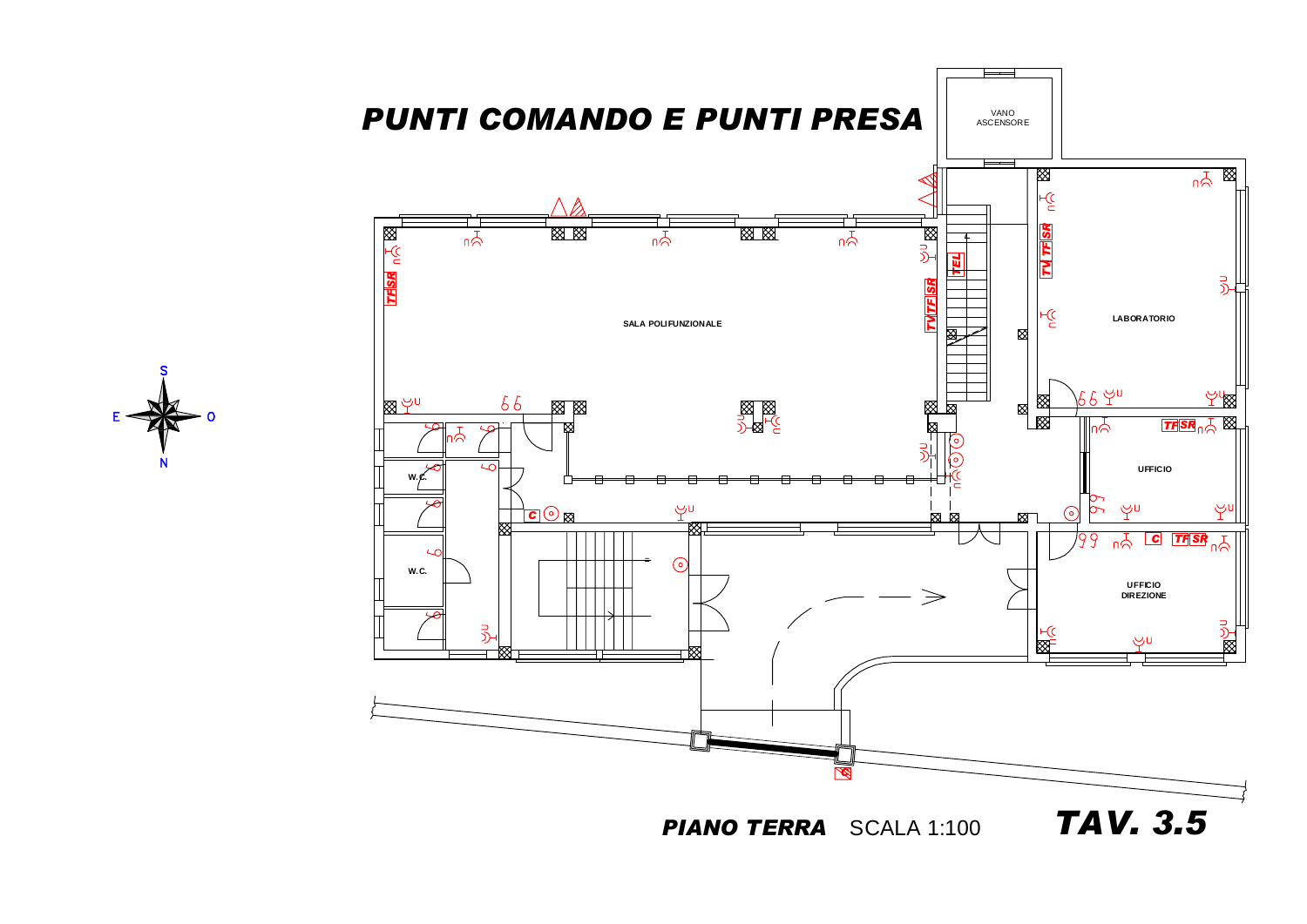



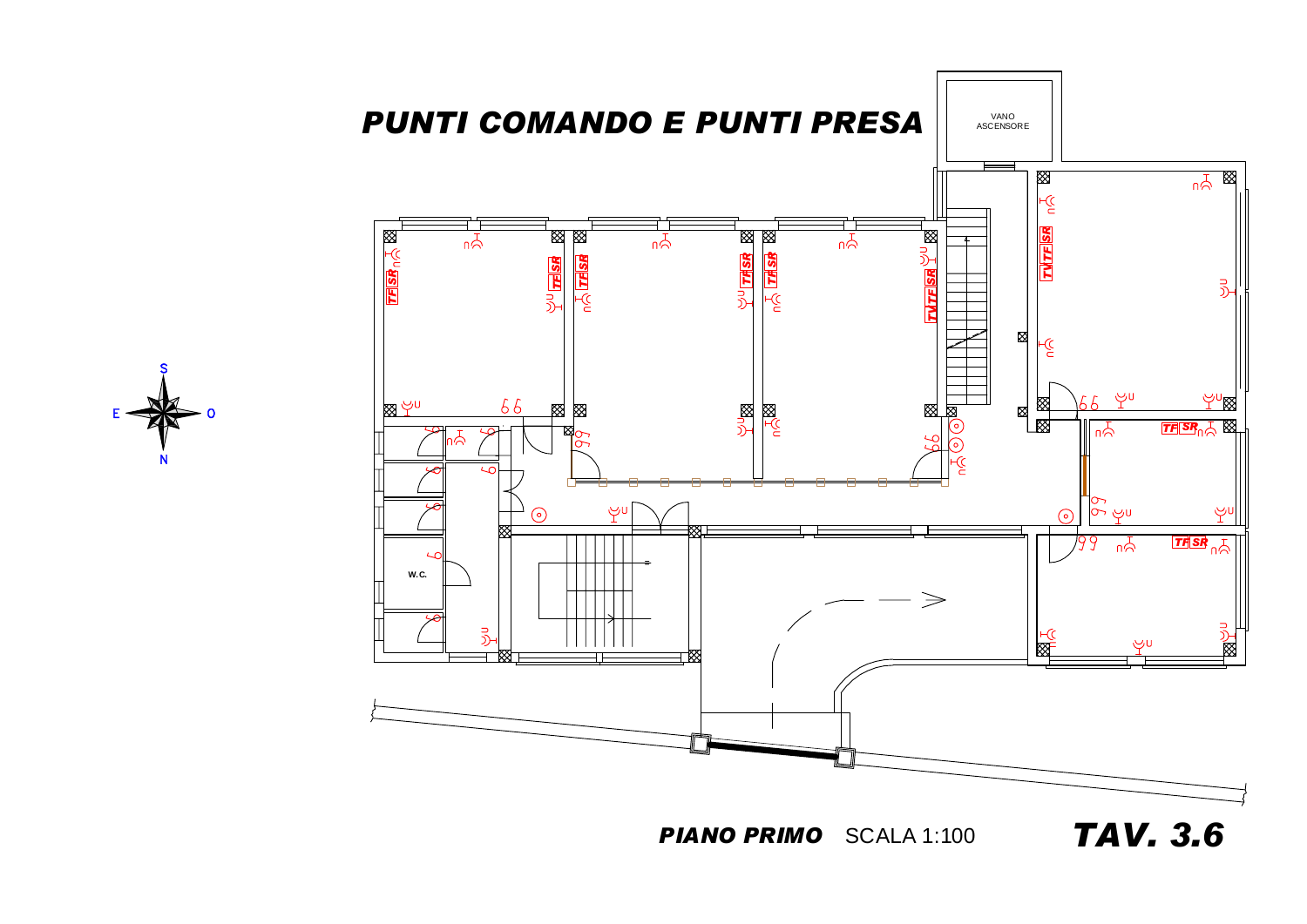





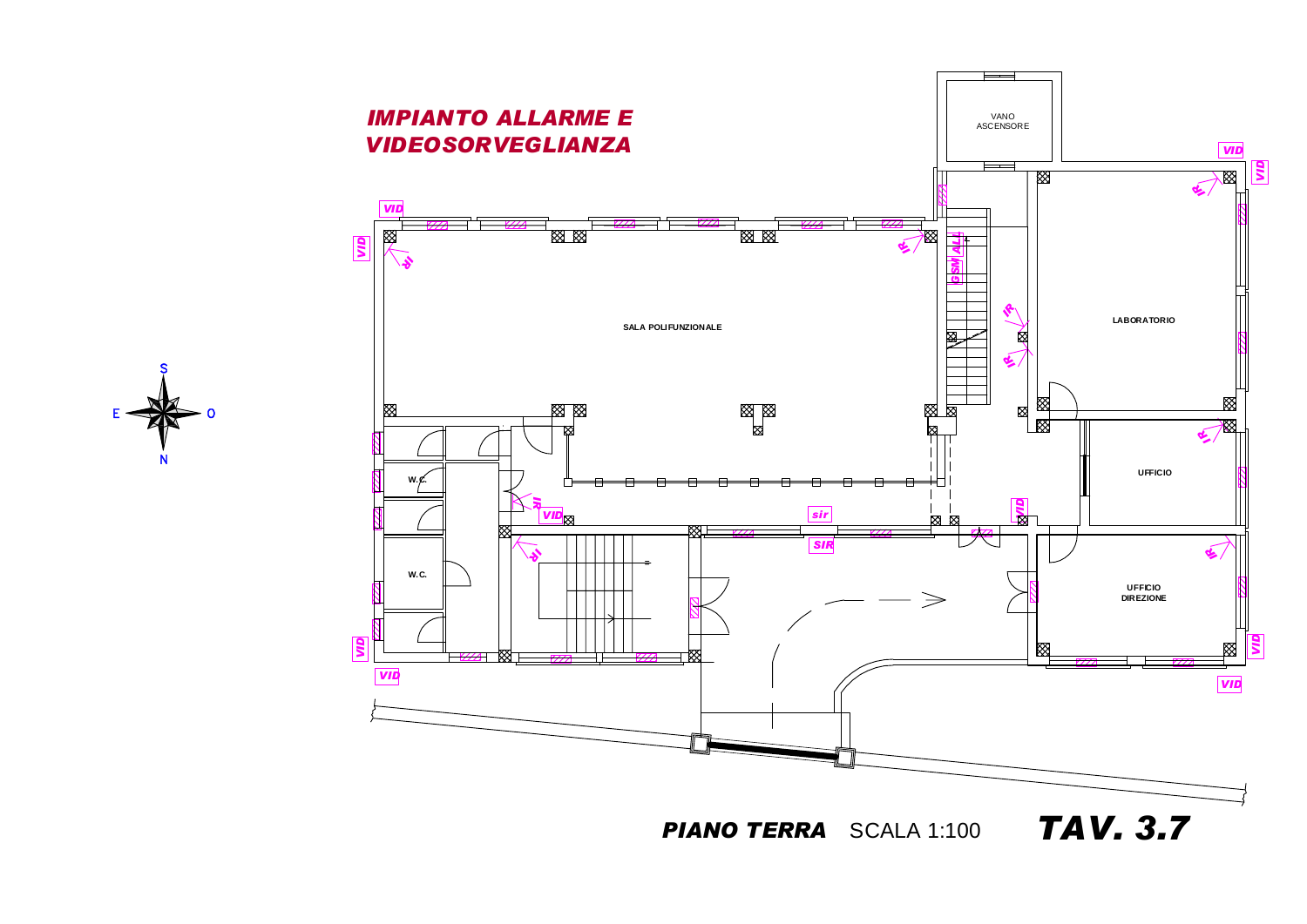

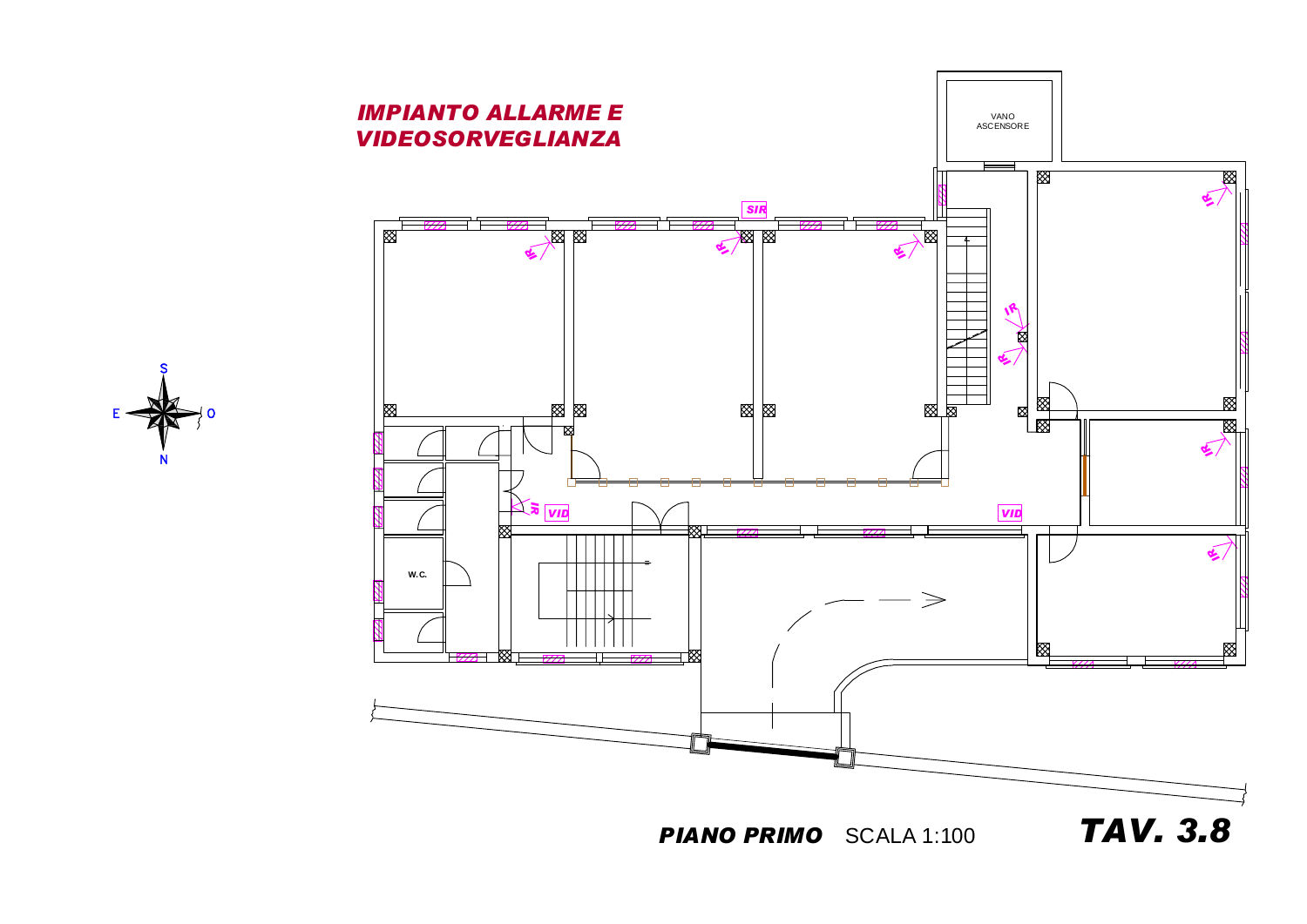*PIANO TERRA* SCALA 1:100





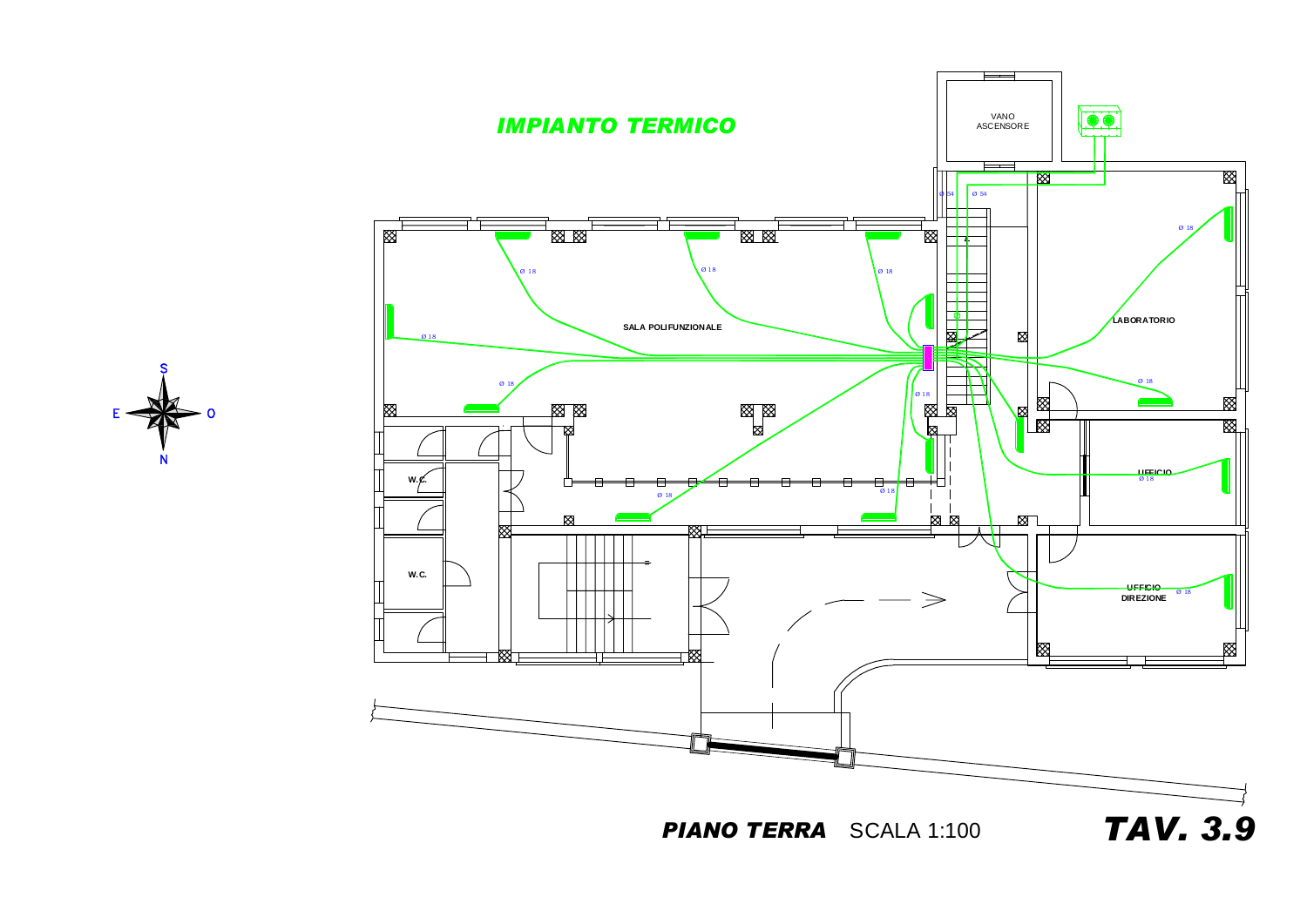

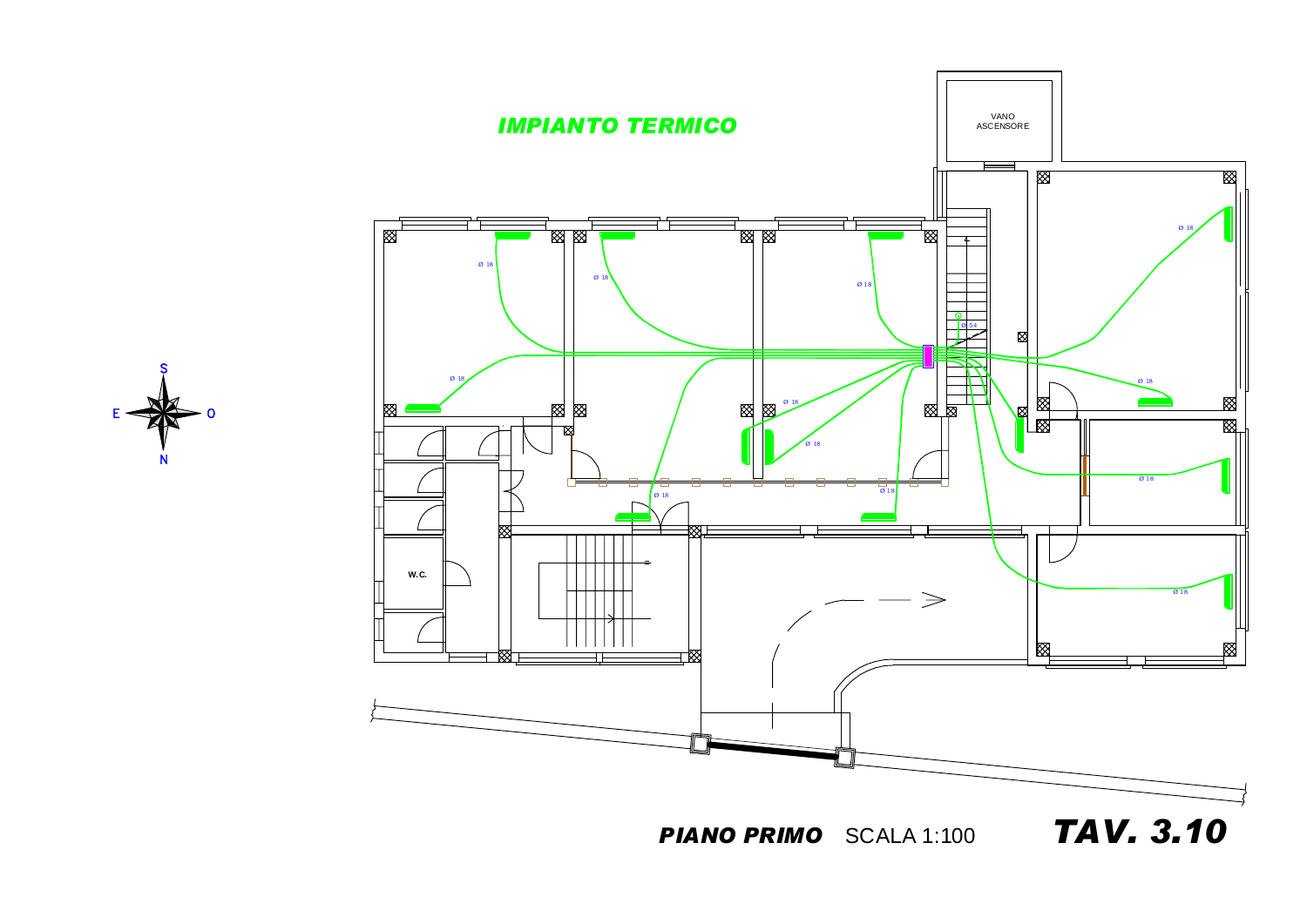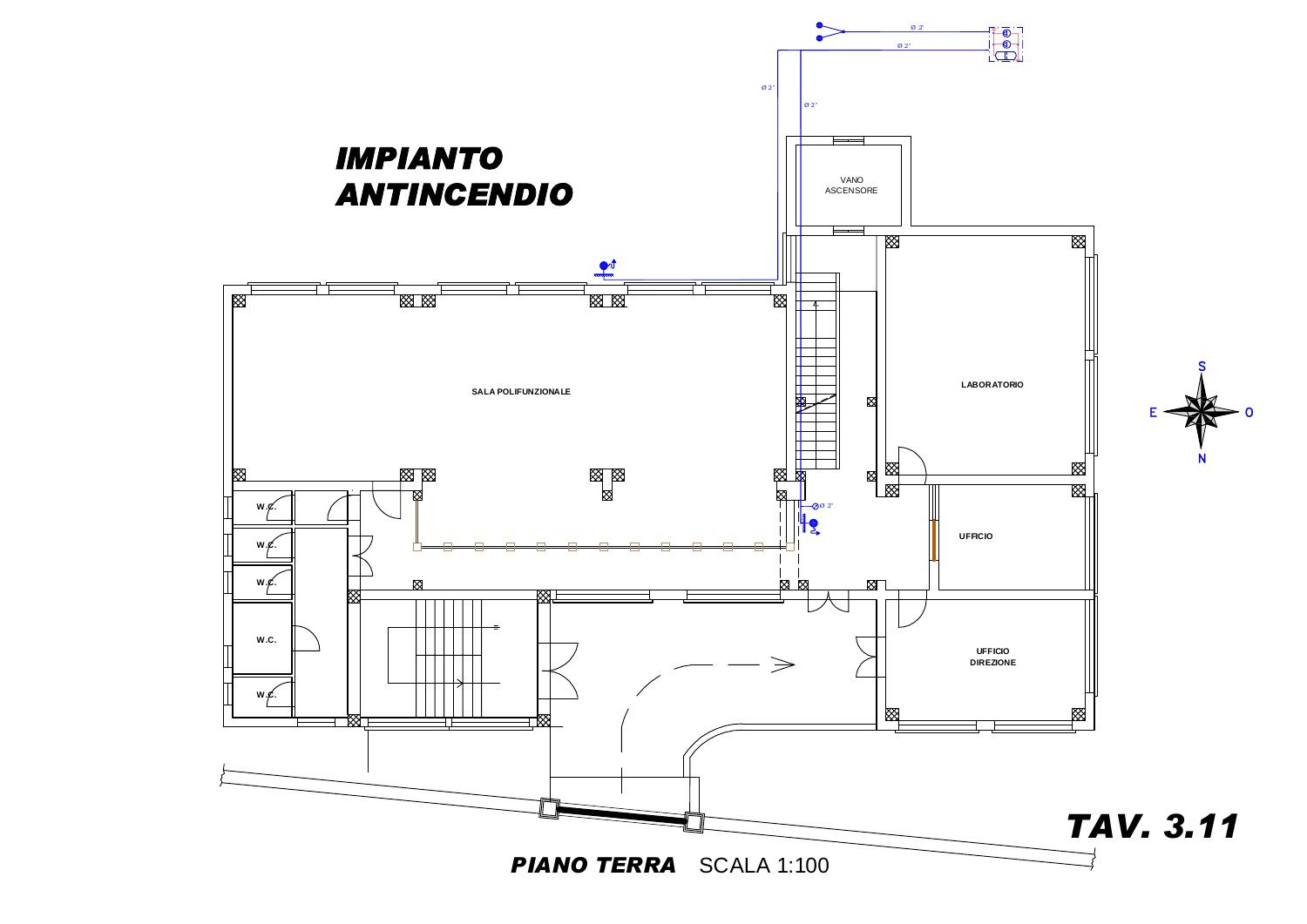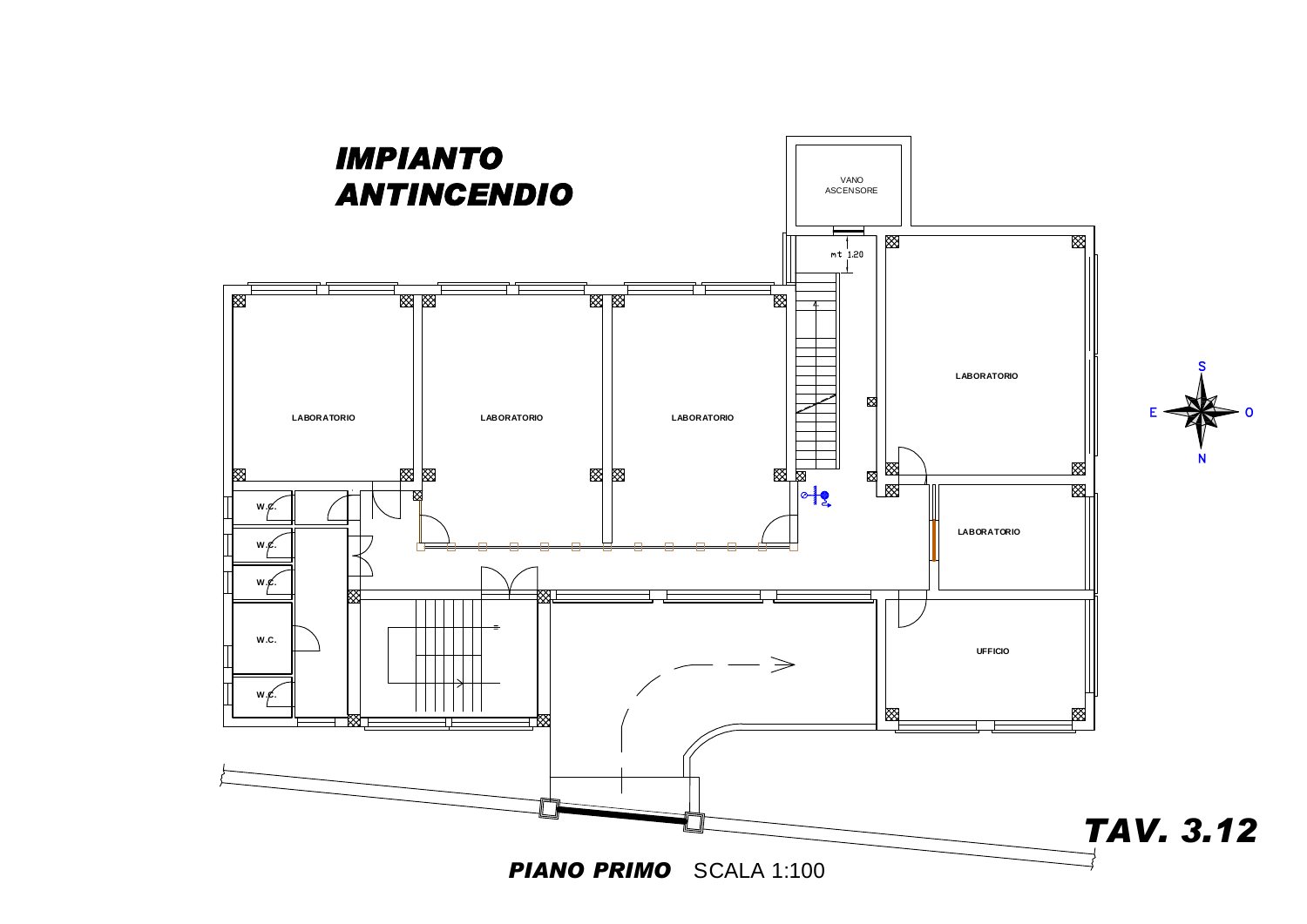*PIANO TERRA* SCALA 1:100



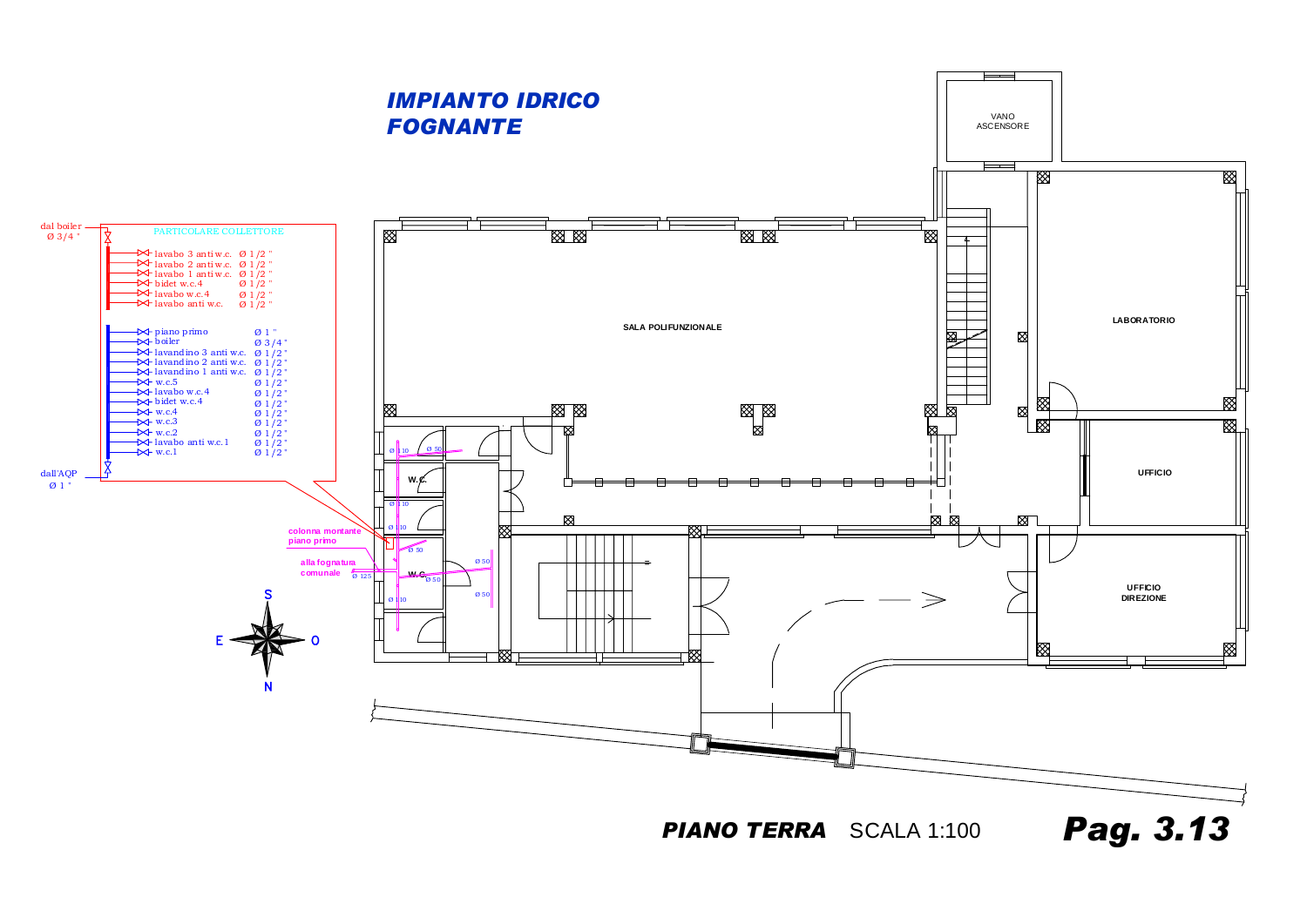